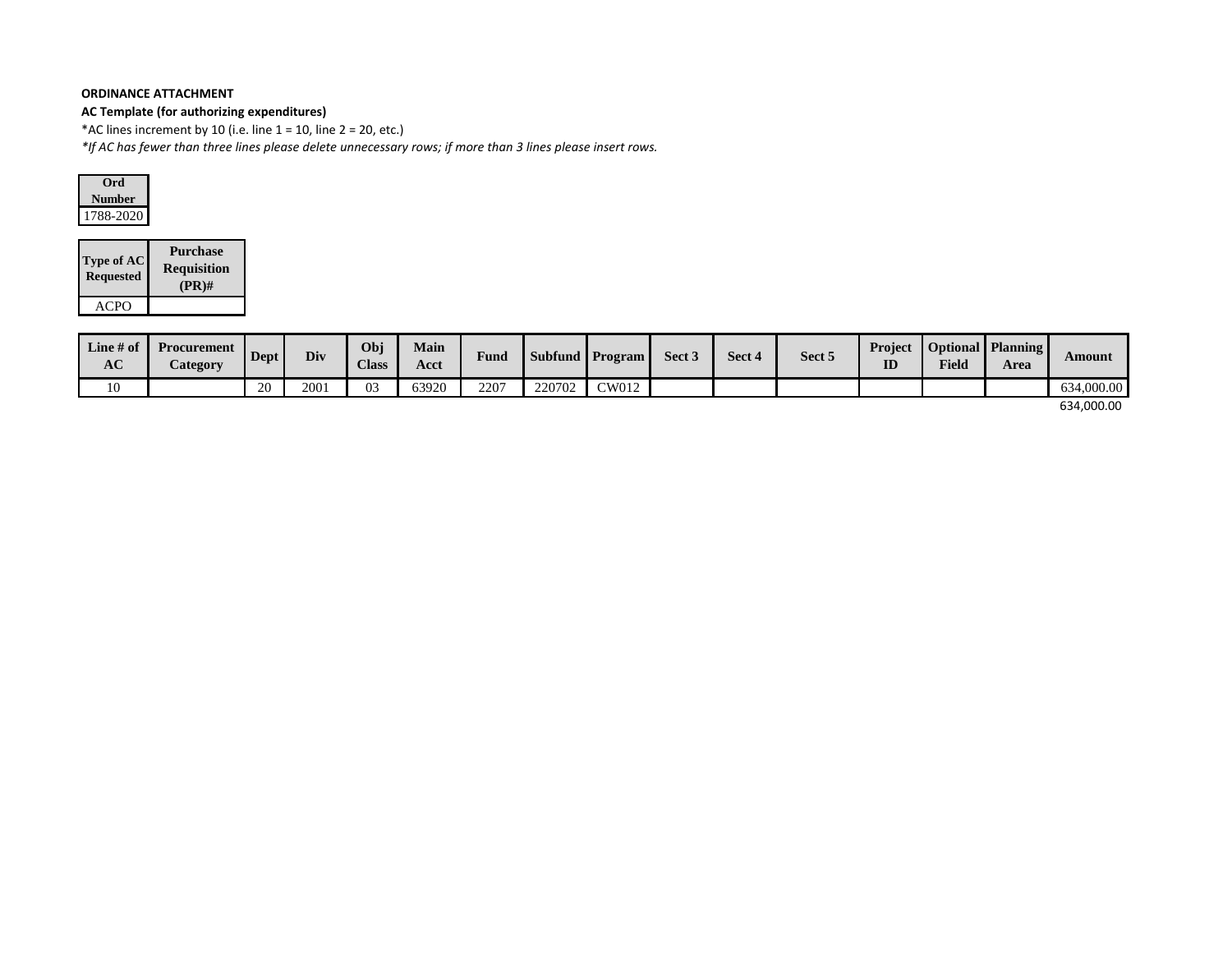#### **Template for Authorizing Appropriation**

*If fewer than three lines are needed please delete rows*

*If more than 3 lines are needed lease insert rows.*

| Ord)      |
|-----------|
| Number    |
| 1788-2020 |

| Line # | <b>Dept</b> | Div  | Obj Class | <b>Main</b><br>Acct | Fund | <b>Subfund</b> |              |  | <b>Program Section 3 Section 4 Section 5</b> | Project<br>ID | Amount     |
|--------|-------------|------|-----------|---------------------|------|----------------|--------------|--|----------------------------------------------|---------------|------------|
|        | 20          | 2001 | 03        | 63000               | 2207 | 220702         | <b>CW012</b> |  |                                              |               | 634,000.00 |
|        |             |      |           |                     |      |                |              |  |                                              |               |            |
|        |             |      |           |                     |      |                |              |  |                                              |               |            |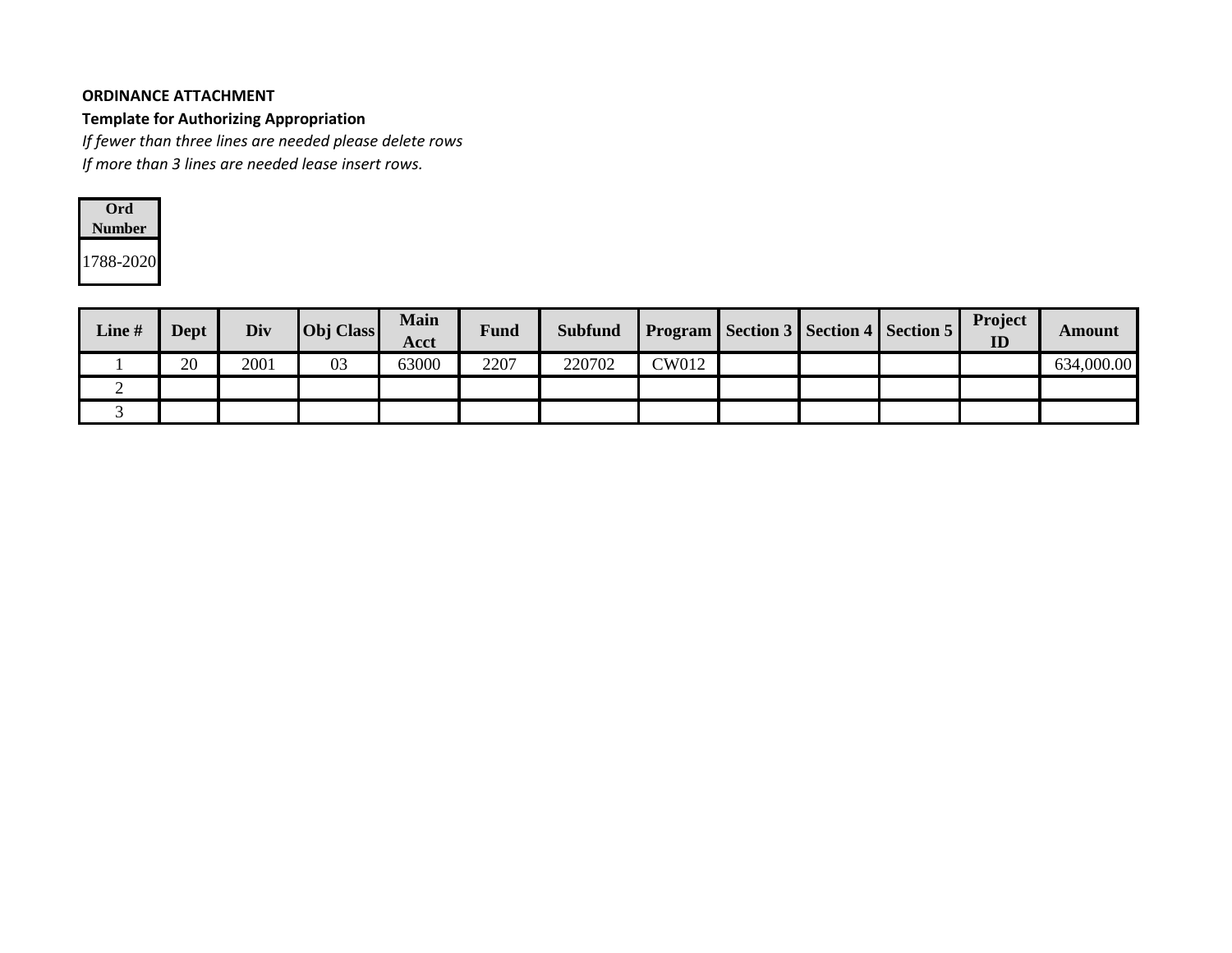### **Template To Authorize Transfer Between Different Funds**

*If fewer than three lines are needed please delete rows*

*If more than 3 lines are needed lease insert rows.*



### **TRANSFER FROM**

| Line # | Div | <b>Obj</b> Class | <b>Main</b><br><b>Acct</b> | <b>Fund</b> | <b>Subfund Program</b> | Sect 3 | Sect 4 | Sect 5 | Project<br>ID | Optional  <br>Field | Amount |
|--------|-----|------------------|----------------------------|-------------|------------------------|--------|--------|--------|---------------|---------------------|--------|
|        |     | 10               | 69101                      |             |                        |        |        |        |               |                     |        |
| ∼      |     | 10               | 69101                      |             |                        |        |        |        |               |                     |        |
|        |     | 10               | 69101                      |             |                        |        |        |        |               |                     |        |

## **TRANSFER TO:**

| Line # | Div | Obj Class | <b>Main</b><br>Acct | <b>Fund</b> | <b>Subfund Program</b> | Sect 3 | Sect 4 | Sect 5 | Project<br>ID | Optional<br>Field | <b>Amount</b> |
|--------|-----|-----------|---------------------|-------------|------------------------|--------|--------|--------|---------------|-------------------|---------------|
|        |     | 80        | 49001               |             |                        |        |        |        |               |                   |               |
| ∼      |     | 80        | 49001               |             |                        |        |        |        |               |                   |               |
|        |     | 80        | 49001               |             |                        |        |        |        |               |                   |               |